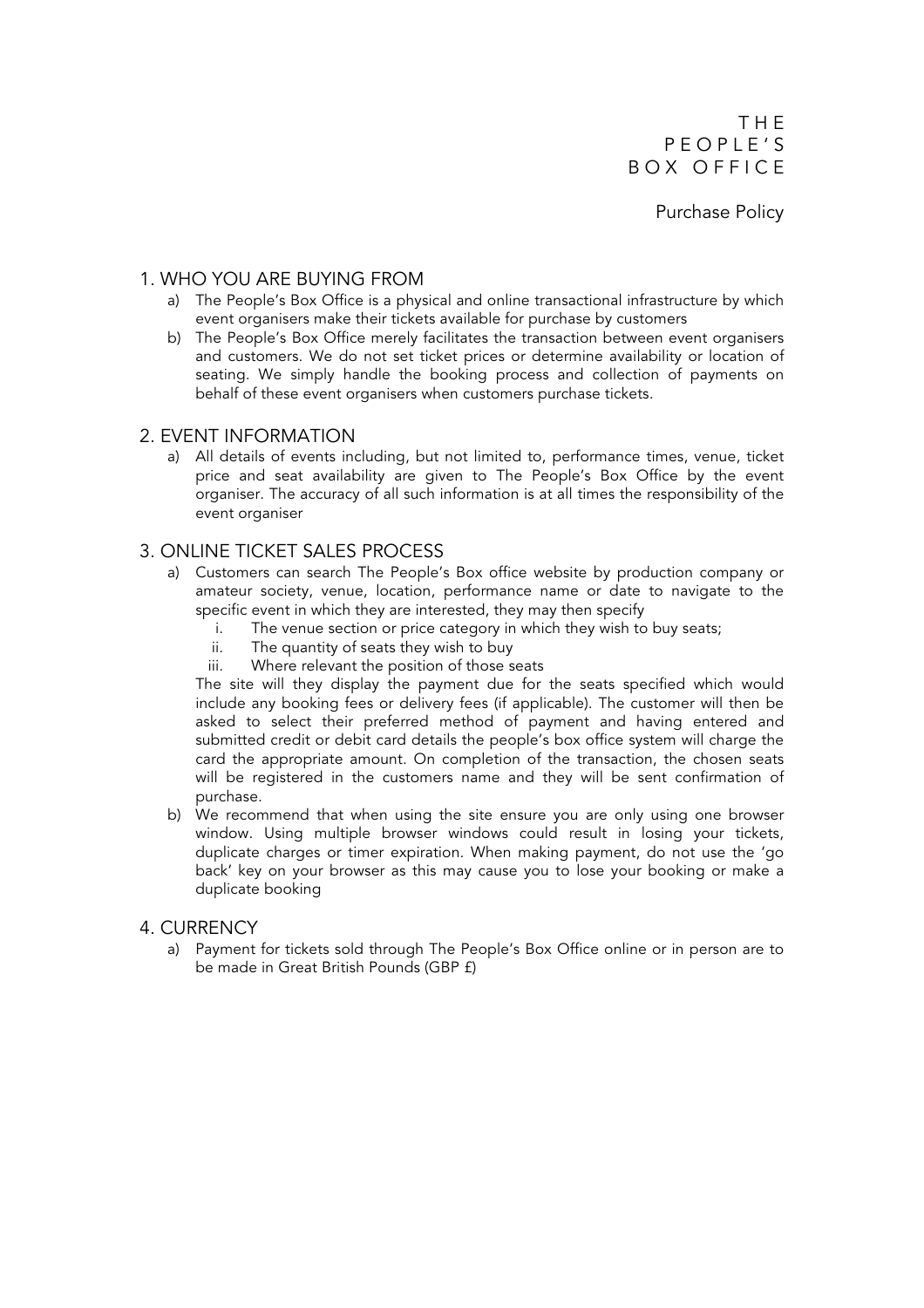# 5. ONLINE ORDER CONFIRMATION

- a) Order confirmation will take the form of an e-mail dispatched to the customer. Both contain details of the seats purchased and a unique purchase reference number, which acts as the customer's proof of payment and may be used by the event organiser as an e-ticket
- b) If a customer does not receive a confirmation number (in the form of a confirmation e-mail) after submitting payment, is it their responsibility to confirm with our customer service department weather or not the order has been completed, as only the customer may be award of any problems that may occur during the purchase process. The People's Box Office will not be responsible for losses (monetary or otherwise) if a customer assumes that an order was not placed because they failed to receive confirmation
- c) Any ticket-holder unable to present confirmation of purchase in the form of a print out of the e-mail and valid identification indicating they are the individual named on the confirmation may not be admitted to the event in question, and will not receive a refund

# 6. DISPATCH OF TICKETS

- a) Tickets can be issued in three different formats:
	- i. E-tickets, that you will need to print and present at the venue, this will be emailed to you after purchasing online
	- ii. Traditional tickets through post, time permitting The People's Box Office will endeavour to dispatch your tickets within 72 hours of your booking. If your tickets have not arrived within 5 days of the booking, please contact us.
	- iii. Traditional tickets given in person, The People's Box office will give you tickets in person at the box office window
- b) Charges may apply to the dispatch of some tickets. Charges will be listed through the purchasing process.

# 7. EXCHANGES AND REFUNDS

- a) Before placing a booking, carefully review your event and ticket selection. Once purchased tickets cannot be exchanged unless the event is cancelled, moved to another date, or if details of the event are significantly changed after the booking is placed (significant changes being a change of headline act, venue or show time)
- b) The varying exchange and refund policies set forth by our event organisers prohibit the people's box office from issuing exchanges or refunds after a booking is placed or if a ticket is lost or stolen. In the event of such reversal or transaction being desired, you should contact the event organiser directly, as they may, at their discretion, agree your wishes.
- c) Booking fees weather originally represented as a separate item or included within the stated face value of the ticket are non-refundable unless an event is cancelled or significantly changes (see point 8)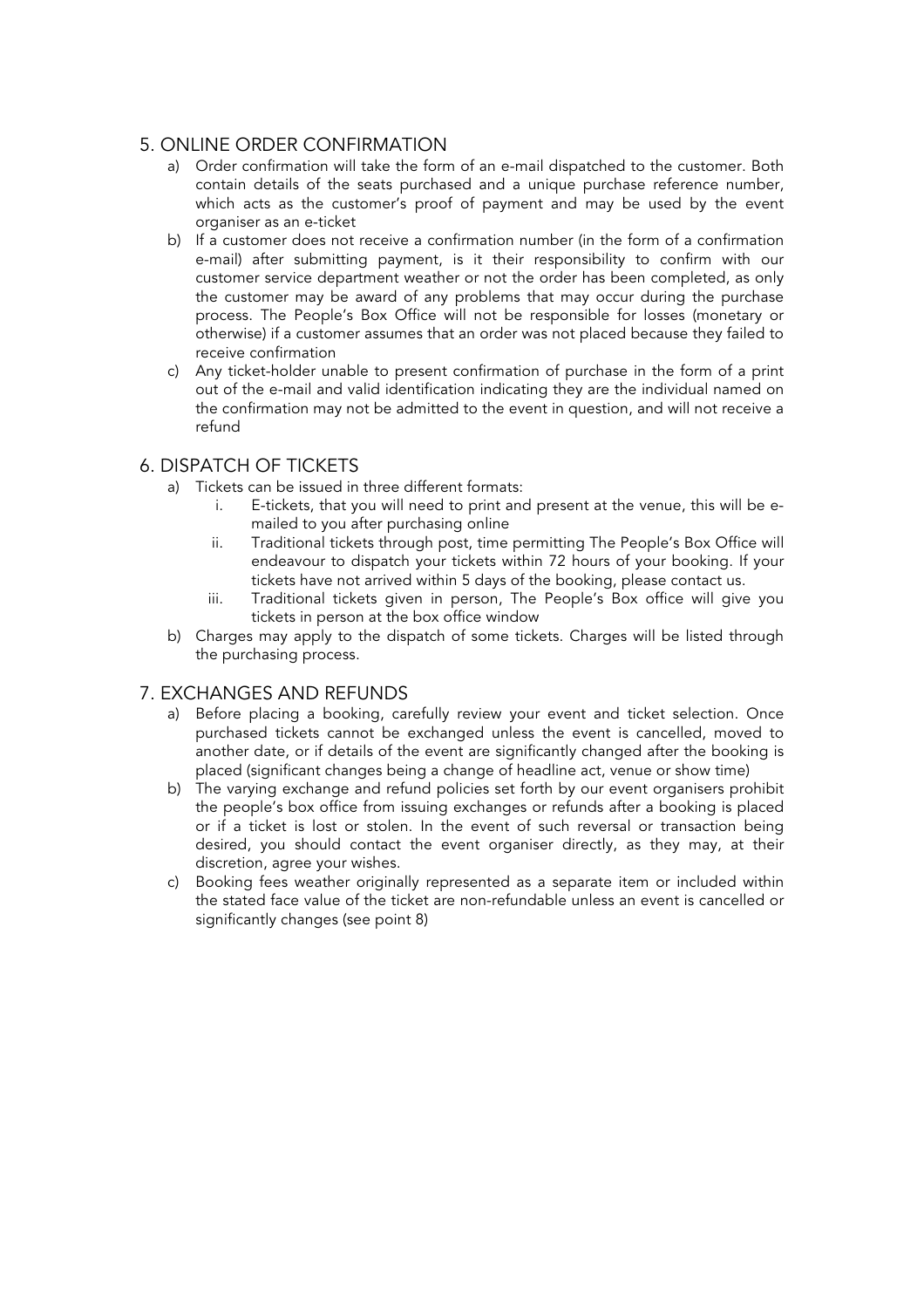# 8. CANCELLED AND POSTPONED EVENTS

- a) EVENT CANCELLATION
	- i. If an event is cancelled by the event organiser (i.e. a cancellation due to the circumstances beyond the event organiser's control) The People's Box Office will refund the purchase price of your tickets including your booking administration fee, (but excluding any delivery charge); whether that fee was originally presented as a separate item or was included within the stated face value of the ticket. A £1.00 handling fee (per transaction) will be deducted from the refund.
	- ii. Where The People's Box Office has been notified by the event organiser of an event cancellation, we will use the best endeavours to contact customers by e-mail (using the details provided at the time of booking) advising them of the cancellation and initiating the refund process.
	- iii. The People's Box Office is normally notified in advance of any pending event cancellation by the event organiser. We then automatically initiate refunds to all tickets purchasers. Customers can also notify The People's Box Office directly if they discover that an event has been cancelled by emailing cancellations@thepeoplesboxoffice.com
- b) EVENT POSTPONED or CHANGE OF VENUE
	- i. If an event is moved from it's advertised venue and / or the date is changed. Tickets already purchased may remain valid should the customer wish to attend the revised event. If not, the peoples box office will refund the purchase prise of your tickets including our booking administration fee, (but excluding any delivery charge); weather that fee was originally presented as a separate item or was included within the stated face value of the ticket. Customers must contact The People's Box Office no later than the Monday following the event's revised date.
- c) SIGNIFICANT CHANGE TO EVENT LINE-UP
	- i. Should the headline artist not appear or if the line up or content is substantially changed from that advertised at the time of purchase. Then the people's box office will on request refund the purchase price of your tickets including our booking administration fee, (but excluding any delivery charge); weather that fee was originally presented as a separate item or was included within the stated face value of the ticket. Customers must contact us as soon as possible and no later than the Monday following the events stated date

#### d) EVENT SPECIFIC REFUND AND EXCHANGE TERMS AND CONDITIONS

- Some event organisers will explicitly stipulate that cancellation due to weather, act of god or any other unavoidable eventuality will not result in a refund. If such terms have been applied, they will be displayed on the booking page for customers to read in the course of the booking process and; having been so displayed; shall prevail over the provisions above, meaning that no refund will be due.
- ii. The people's box office will under no circumstances be responsible for any remedy for inconvenience consequential expenses incurred or any other loss or damages resulting from the cancellation of any event.
- iii. Please note, it is the customer's responsibility to check weather the event is going ahead at the scheduled date, time and venue, and the people's box office cannot guarantee that they will inform the customer or any changes to the event date, time or venue customers must notify the people's box office of any event cancellation no later than the Monday following the event date.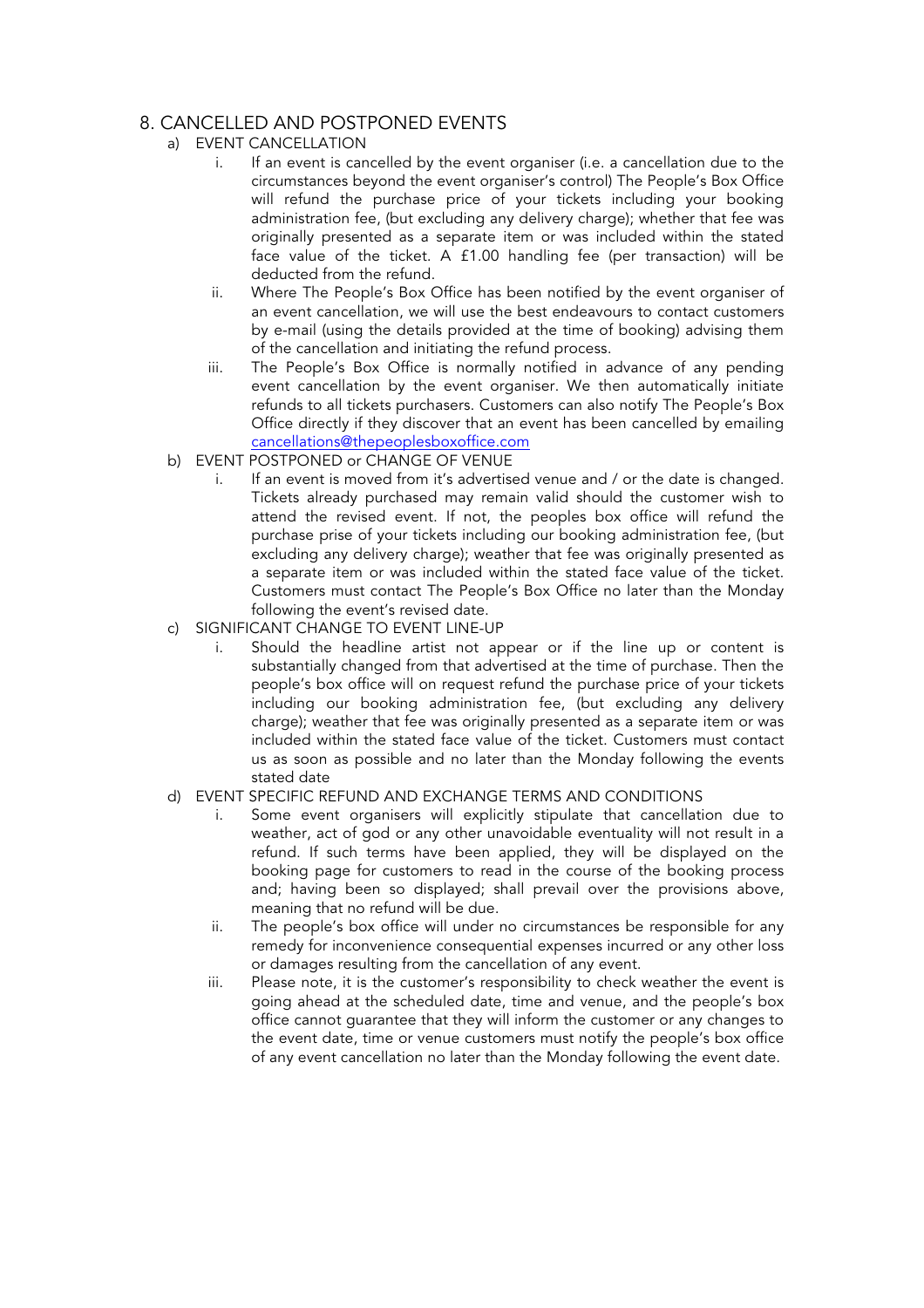# 9. DONATIONS AND GIFT AID

- a) Some event organisers will provide an option to make a financial donation as part of the booking process. The purchaser is under no obligation to make a donation. Should you add a donation to your booking, the peoples box office will forward your donation to the event organiser
- b) If a donation request is stated to be valid for gift aid, you confirm that you are a UK taxpayer in accordance with the requirements of the Gift Aid scheme. If you choose to make a gift aid donation your personal information may be used by the relevant event organiser so they can reclaim your Gift Aid amount
- c) Should an event be cancelled and you booked via the peoples box office, the donation will be refunded back to you
- d) The peoples box office is not an accounting, taxation or financial adviser, and you should not rely on information given on the website or in person to determine the accounting, tax or financial consequences of making a donation to charity. We strongly recommend that you consult your own advisers about any accounting, taxation or financial consequences that may affect you or refer to the HMRC website www.hmrc.gov.uk/individuals/giving/gift-aid.htm

## 10. UNLAWFUL RESALE OF TICKETS

a) The unlawful resale (or attempted unlawful resale) of a ticket is grounds for seizure or cancellation of that ticket without refund or other compensation

## 11. TERMS AND CONDITIONS OF THE EVENT ORGANISER

- a) This ticket is issued subject to the terms and conditions of the event organiser. If applicable, the details of an event organisers terms and conditions will be available through the purchasing process or at the venue box office. Breach of any of these terms and conditions or any unacceptable behaviour likely to cause damage, nuisance or injury shall entitle the event organiser to eject you from the venue.
- b) It is the responsibility of the ticket purchaser to comply with any age restrictions which apply to the event or the venue where the event is being held

## 12. YOUR PRIVACY

a) We believe that the privacy of all our users is important, but we place particular emphasis on the privacy of our end customers. Please refer to our privacy policy for full details

## 13. DISCLAIMER

- a) The site and it's content are delivered on an "as is" and "as available" basis. The peoples box office disclaims all warranties, express or implied, including also any implied also any implied warrantied of merchantability and fitness for a particular purpose.
- b) The peoples box office does not promise that the website will be error free uninterrupted, or that it will provide specific results from use of the site or any content, search or link on it.
- c) The people's box office cannot ensure that files you download from the site will be free of viruses or contamination or destructive features.
- d) The peoples box office will not be liable for any damages of any kind arising from the use of this site, including without limitation, direct, indirect incidental and punitive and consequential damage. The people's box office makes no guarantee of any specific result from the use of this site or the use of the people's box office service.